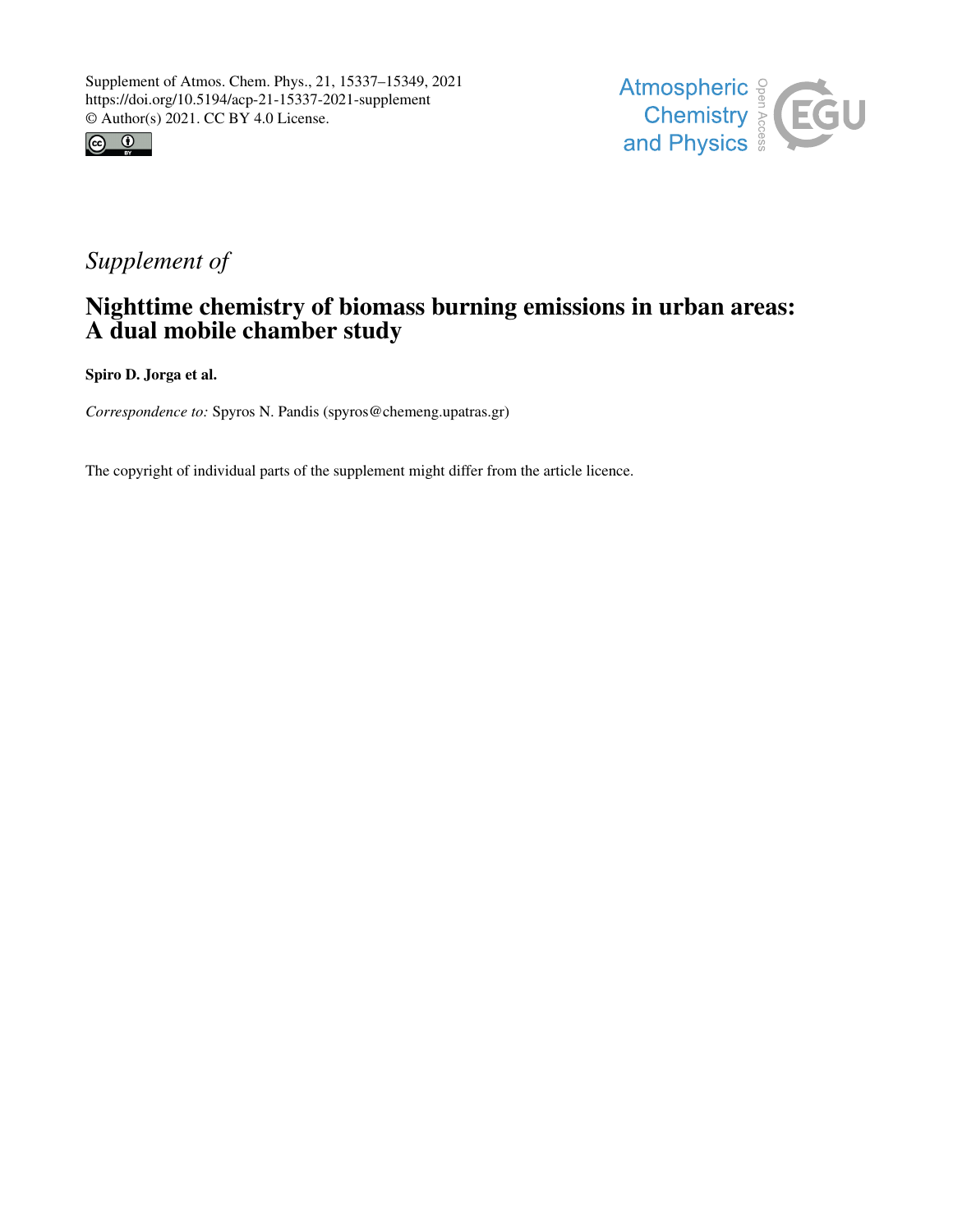#### **Calculation of organonitrates**

 In order to calculate the fraction of nitrates attributed to organonitrates we used values of 22 the ratio  $NO^{+}/NO_{2}^{+}$  (*R*) during a calibration of the AMS with ammonium nitrate. The fractional contribution of the organonitrates (*ONit*) to total nitrates (*TotNit*) can be calculated as:

$$
\frac{0Nit}{TotNit} = \frac{(R_{mea} - R_{cal})(1 + R_{ONit})}{(R_{ONit} - R_{cal})(1 + R_{mea})}
$$
(S1)

27 where  $R_{\text{mea}}$  is the measured *R* during the ambient sampling and  $R_{\text{cal}}$  is the ratio of  $m/z$  30 to  $m/z$  46 28 during NH<sub>4</sub>NO<sub>3</sub> calibration. *R*<sub>ONit</sub> is the *R* derived from organonitrates, which in our case was the 29 maximum *R* (equal to 4) we observed during the ambient sampling. Using a  $R_{\text{mea}}$  of 2.44 and  $R_{\text{cal}}$  of 1.4, approximately 60% of the measured nitrates were organic nitrates based on the method of Farmer et al. (2010).

- 
- 

#### **Correction for particle wall losses**

 The size-dependent particle wall loss rate constants were measured in the end of each experiment using ammonium sulfate seeds. The particles produced by an atomizer/dryer system were introduced to the chamber directly, without passing through a neutralizer. Measurements of the wall loss rate constants in our chambers with and without a neutralizer are the same for all practical purposes. A typical profile is shown in Figure S3. The corresponding constants were higher for the smaller particles, but they were practically size independent in the size range 170- 700 nm. With the mean diameter of the OA mass distribution being around 300 nm we used the average wall loss rate constant in that size range. This approach was used to calculate the initial concentration of OA in the perturbed chamber needed for the estimation of the mass spectrum of the produced OA.

- 
- 
- 
- 
-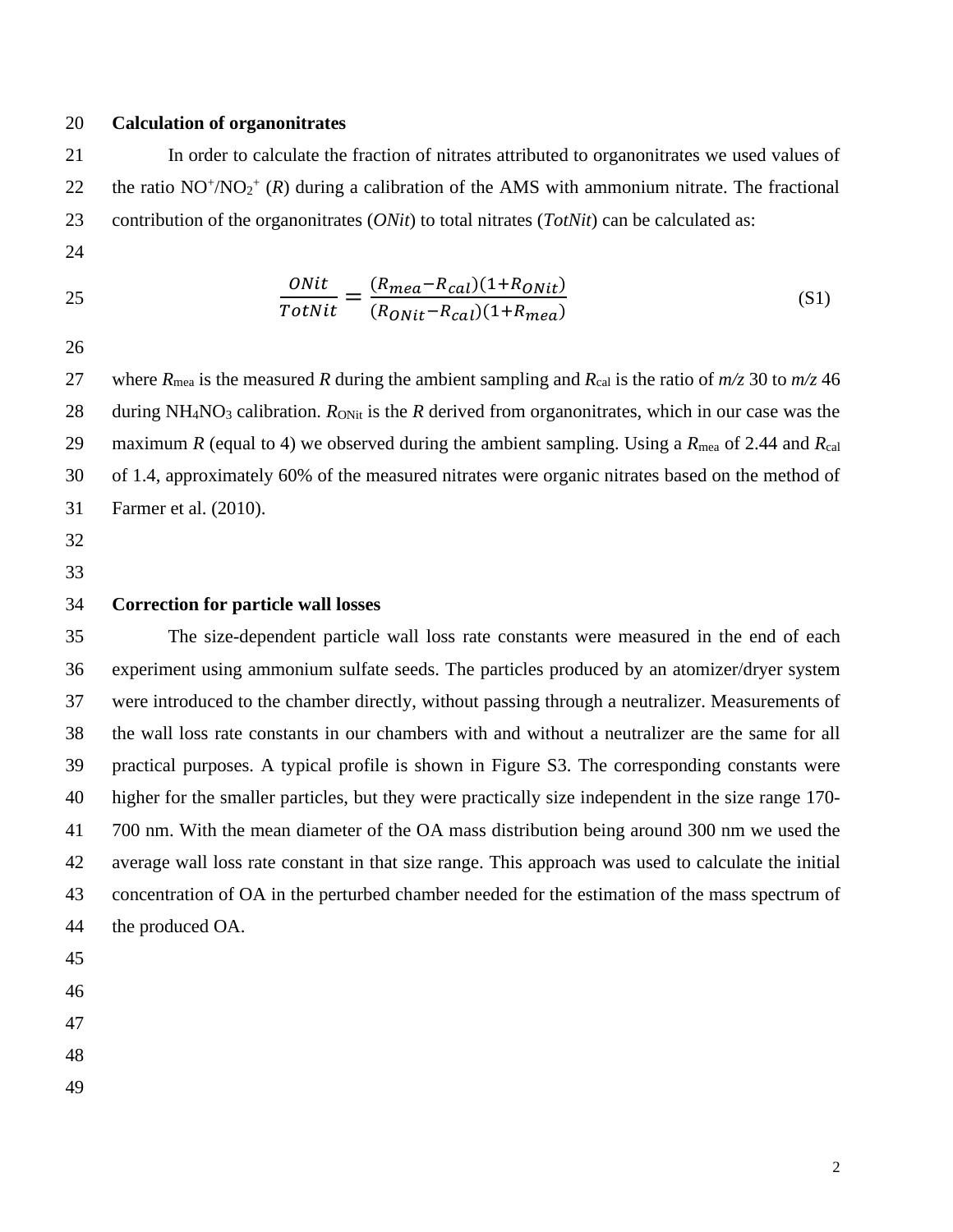| <b>Experiment</b> | $O3$ (ppb) | NO <sub>3</sub> (ppt) |
|-------------------|------------|-----------------------|
| $\mathbf{1}$      | 240        | $\rm NA$              |
| $\mathbf{2}$      | 145        | $\overline{4}$        |
| 3                 | 65         | Not detected          |
| $\overline{4}$    | $220\,$    | $\rm NA$              |
| 5                 | 200        | $\rm NA$              |
| 6                 | 65         | 13                    |
| $\boldsymbol{7}$  | 85         | NA                    |
| 8                 | 150        | $25\,$                |
| 9                 | 185        | 5                     |
| 10                | 75         | Not detected          |
| $11\,$            | 130        | $\mathfrak{Z}$        |

50 **Table S1:** Injected amount of ozone, and maximum detected concentration of NO<sub>3</sub> in the perturbed chamber.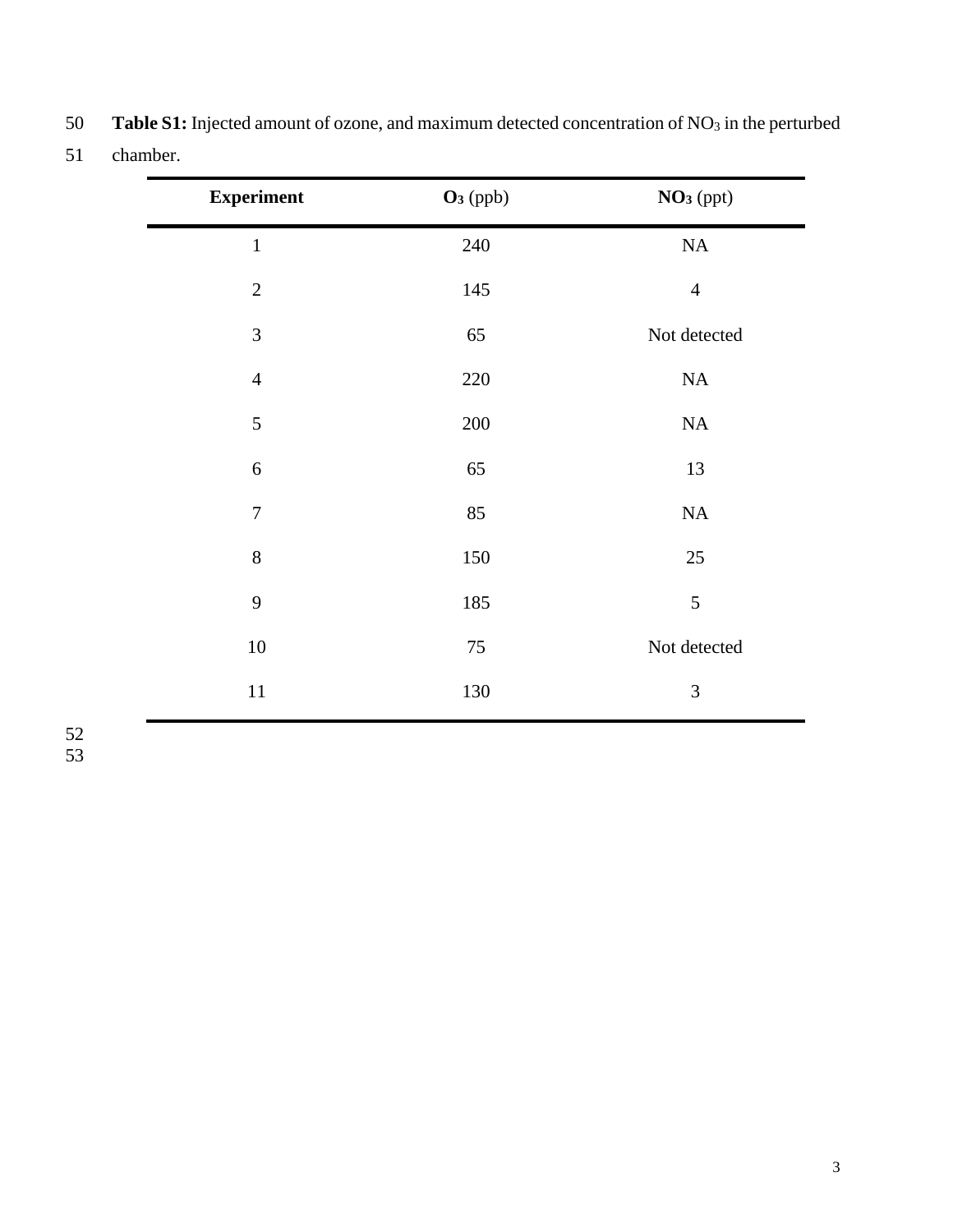- 
- Table S2: Comparison of the produced OA mass spectra in the perturbed chamber for Exp. 1 and the ambient AMS OOA factors identified in different cities during wintertime.
- 

|          | Location             | <b>Produced OA (degrees)</b> |  |  |
|----------|----------------------|------------------------------|--|--|
|          | Bologna, Italy       | 9                            |  |  |
|          | Xi'an/Beijing, China | $11\,$                       |  |  |
|          | Fresno, US           | $14\,$                       |  |  |
|          | Barcelona, Spain     | $16\,$                       |  |  |
|          | Athens, Greece       | $17\,$                       |  |  |
|          | Paris, France        | $18\,$                       |  |  |
| 58<br>59 |                      |                              |  |  |
| $60\,$   |                      |                              |  |  |
| 61       |                      |                              |  |  |
| 62       |                      |                              |  |  |
| 63       |                      |                              |  |  |
| 64       |                      |                              |  |  |
| 65       |                      |                              |  |  |
| 66       |                      |                              |  |  |
| 67       |                      |                              |  |  |
| 68       |                      |                              |  |  |
| 69       |                      |                              |  |  |
| $70\,$   |                      |                              |  |  |
| $71\,$   |                      |                              |  |  |
| $72\,$   |                      |                              |  |  |
| $73\,$   |                      |                              |  |  |
| $74\,$   |                      |                              |  |  |
| 75       |                      |                              |  |  |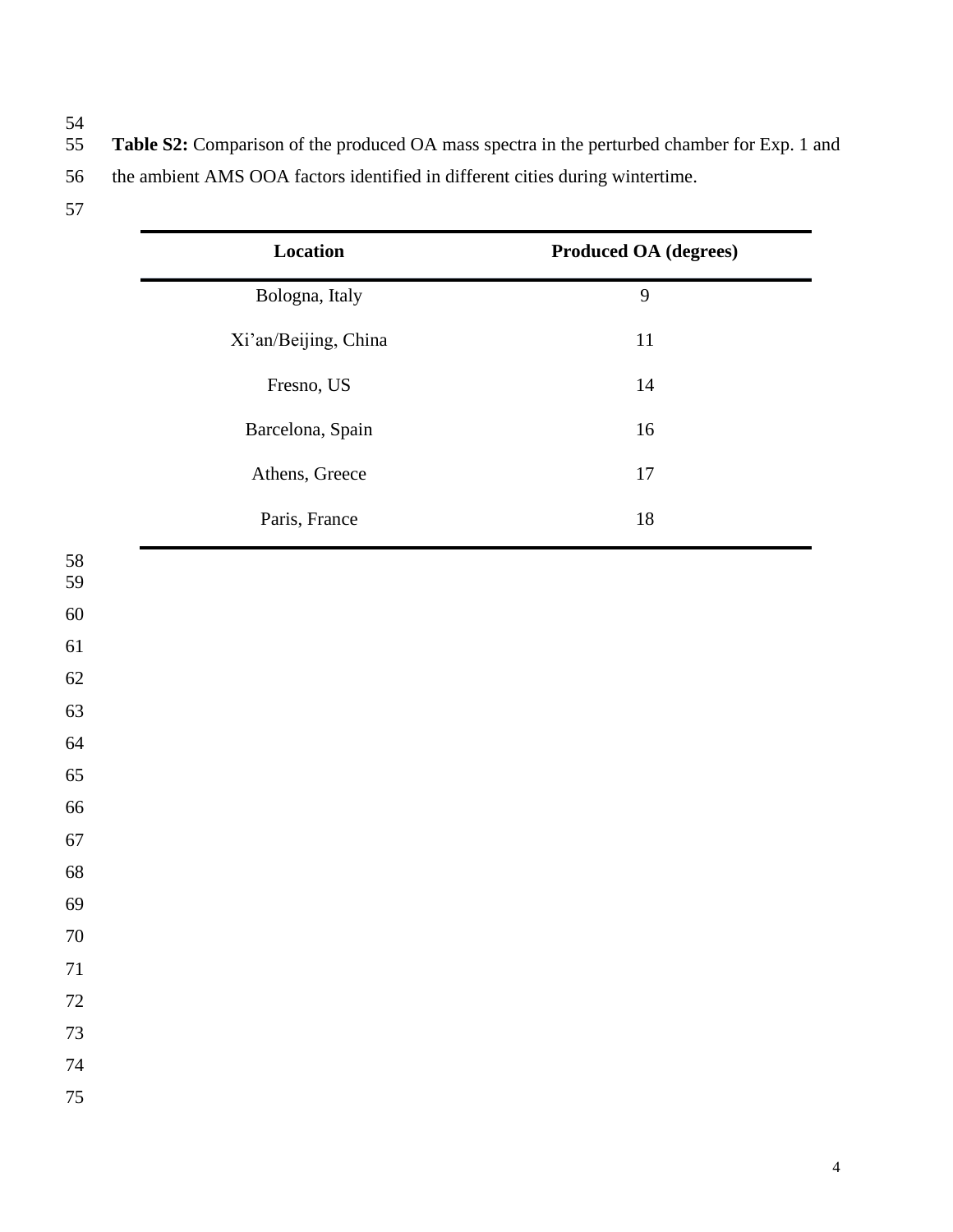| <b>Experiment</b> | OA enhancement* | O:C <sub>initial</sub> | O:C <sub>final</sub> |
|-------------------|-----------------|------------------------|----------------------|
| $\mathbf 1$       | 1.75            | $0.4\,$                | 0.62                 |
| $\overline{2}$    | 1.31            | 0.36                   | 0.51                 |
| 3                 | 1.16            | 0.25                   | 0.32                 |
| $\overline{4}$    | 1.74            | 0.33                   | 0.52                 |
| 5                 | 1.34            | $0.4\,$                | 0.56                 |
| $\boldsymbol{6}$  | 1.35            | 0.36                   | 0.49                 |
| $\overline{7}$    | 1.61            | 0.36                   | 0.53                 |
| 8                 | 1.67            | 0.45                   | 0.59                 |
| 9                 | 1.21            | 0.44                   | 0.59                 |
| $10\,$            | 1.27            | 0.33                   | 0.48                 |
|                   |                 |                        |                      |

11 1.23 0.41 0.55

**Table S3:** OA enhancement and initial and final O:C in the perturbed chamber.

79 <sup>\*</sup>OA enhancement= OA<sub>final</sub>/OA<sub>initial</sub>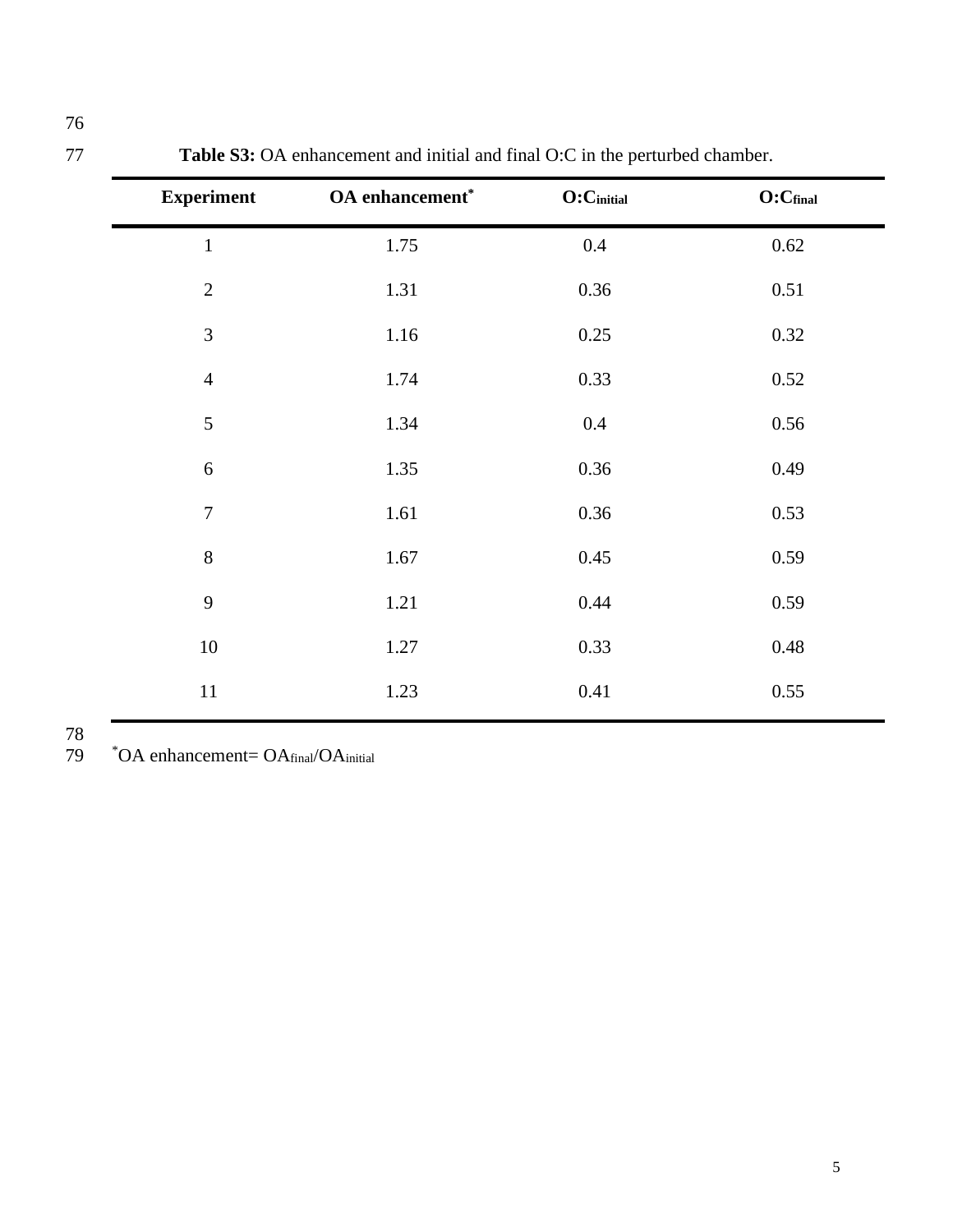

|  |  |  |  | 81 Figure S1: Location of sampling site, in the city of Patras, Greece (Google Maps 2021). |
|--|--|--|--|--------------------------------------------------------------------------------------------|
|--|--|--|--|--------------------------------------------------------------------------------------------|

# 

- 
- 
- 

 

- 
- 
-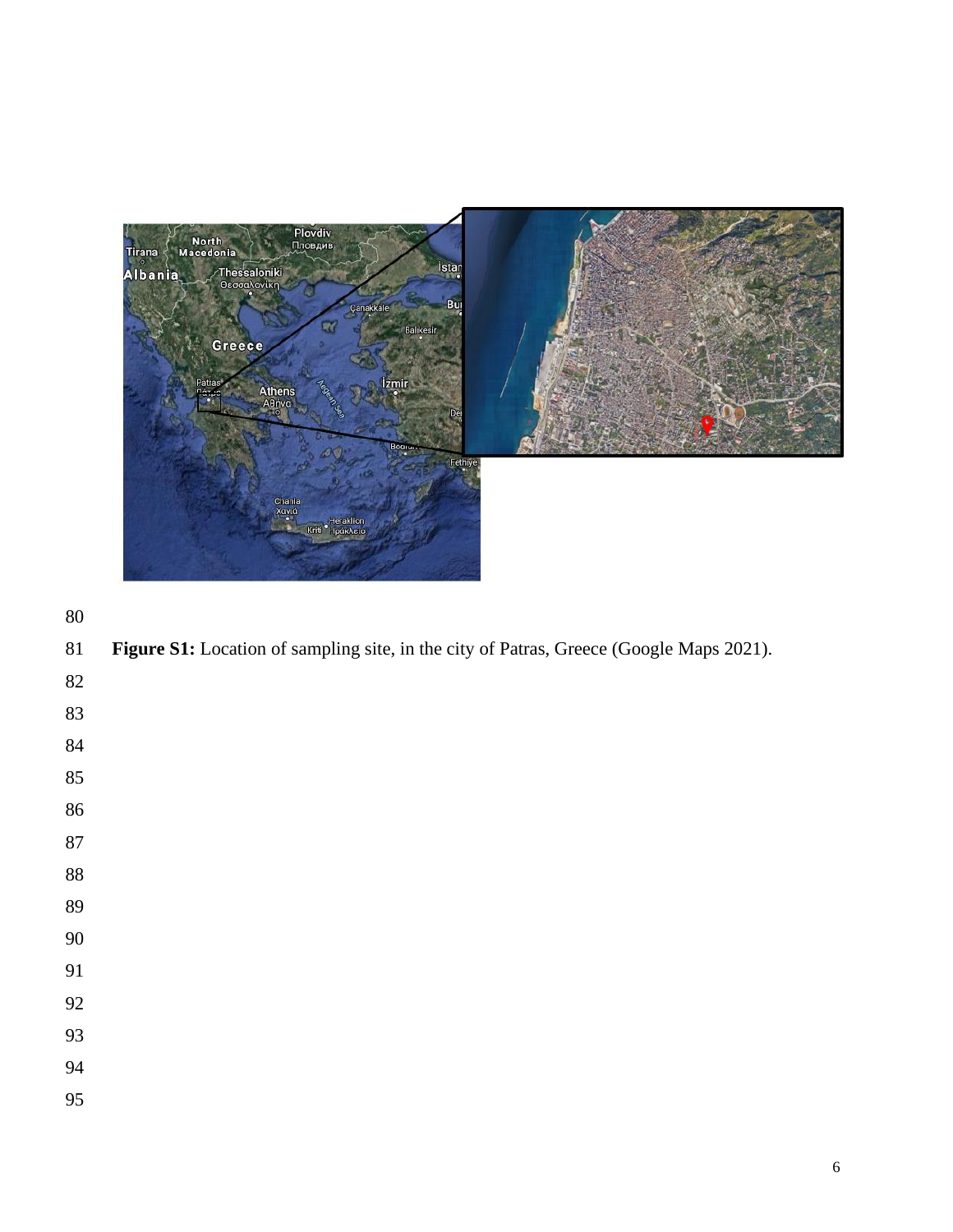

- 
- 
- 
- 
-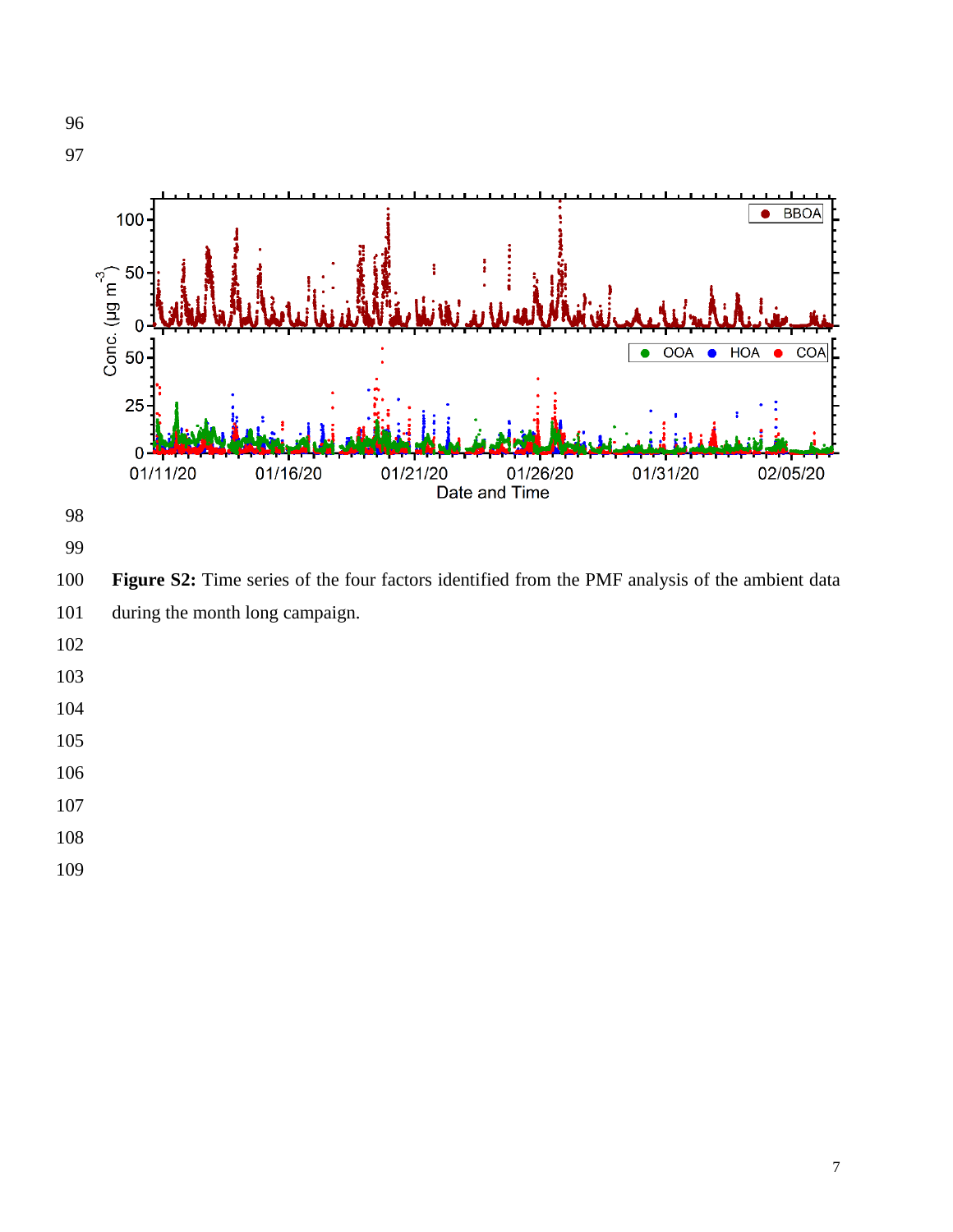

- 
- 
- 
- 
- 
- 
- 
- 
- 
- 
- 
- 
- 
- 
- 
- 
- 
-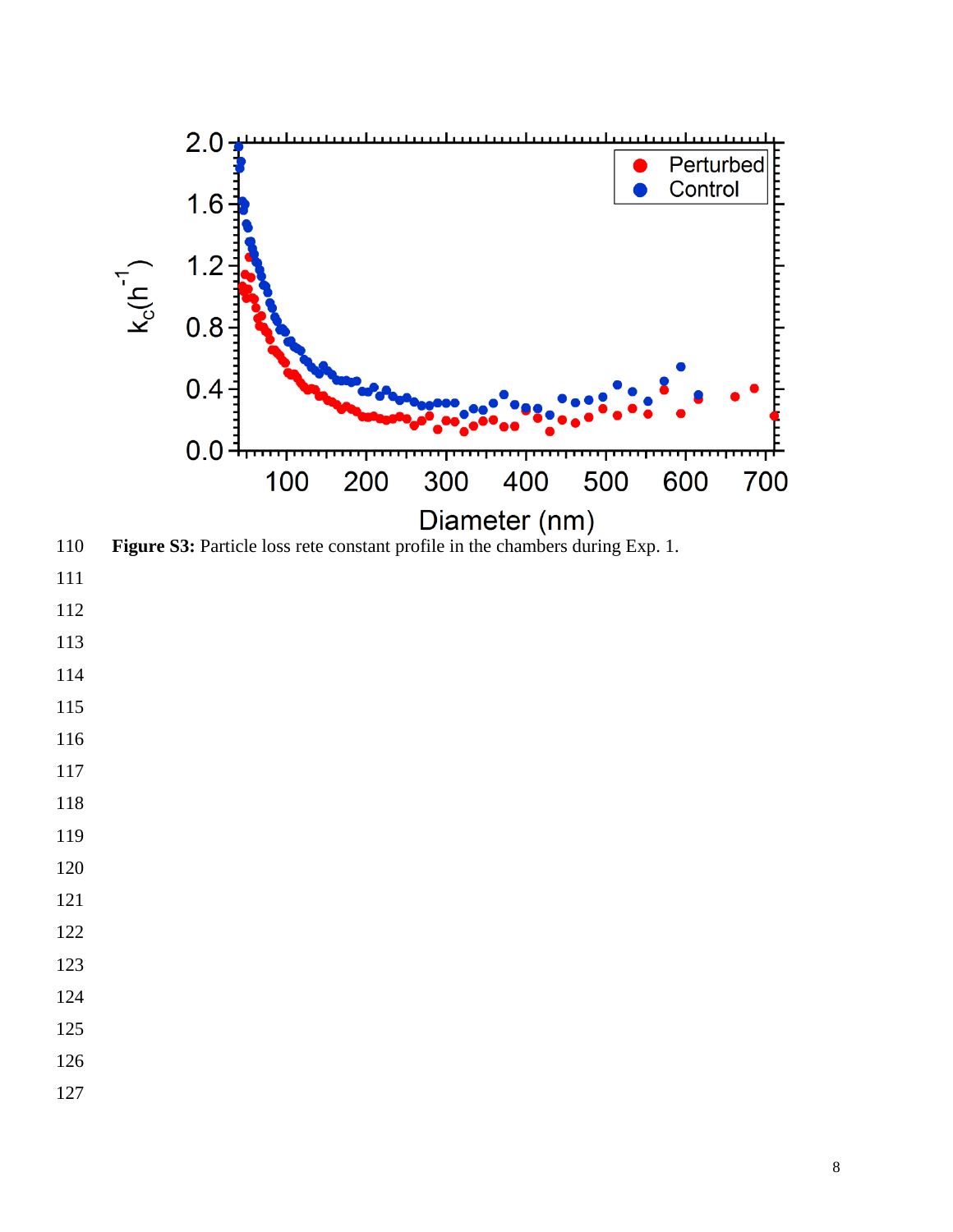

 **Figure S4:** Measured concentration of NO<sup>3</sup> radicals in the control (blue dots) and in the perturbed chamber (red dots) during Exp. 8. The error bars represent one standard deviation.

- 
- 
- 
- 
- 
- 
- 
- 
- 
- 
- 
- 
- 
- 
- 
- 
-